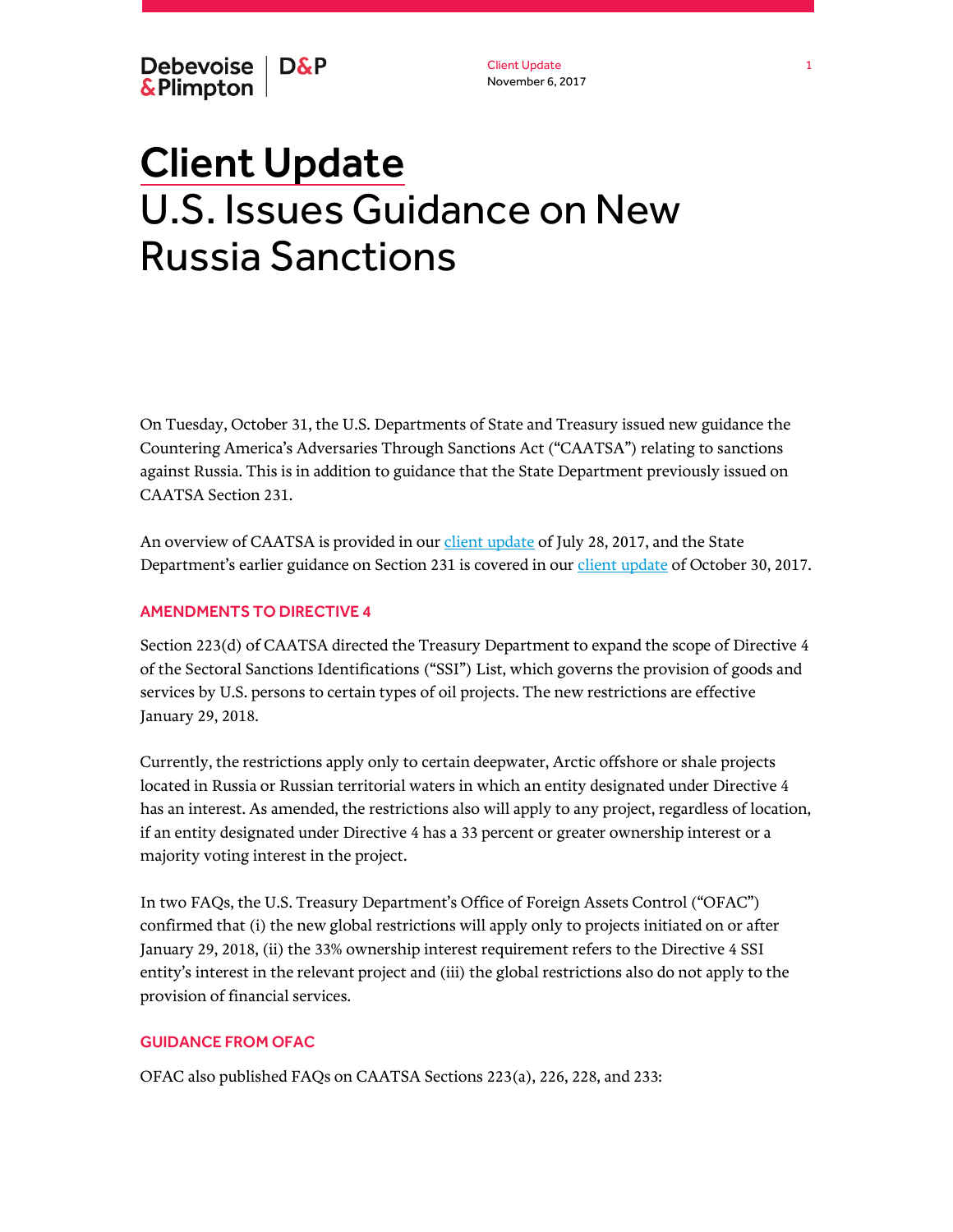# Debevoise | D&P & Plimpton

- **Section 223(a)** authorizes sectoral sanctions against any "state-owned entity operating in the railway or metals and mining sector" of the Russian economy. OFAC stated in its FAQ that "maintaining unity with partners on sanctions implemented with respect to the Russian Federation is important to the U.S. government," and emphasized that this section does not require the imposition of any sanctions. It appears unlikely that the U.S. government is currently considering any entities under this authority on a unilateral basis.
- **Section 226** mandates restrictions on the maintenance of U.S. correspondent accounts by foreign financial institutions determined to engage in "significant" transactions involving the sale of Russian defense articles to Syria; Russian deepwater, Arctic offshore or shale oil projects; or persons blocked under U.S. sanctions against Russia. OFAC explained the seven factors it will consider to determine whether a transaction is "significant" and noted that "financial transactions" include any transfer of value involving a financial institution. OFAC also declared that any foreign financial institutions designated under this provision would be included on a publicly available list, separate from the SDN or SSI lists.
- **Section 228** authorizes sanctions against persons that "facilitate" activities relating to sanctions evasion or human rights abuses and also against persons that facilitate significant transactions for or on behalf of "any person subject to sanctions imposed by the United States with respect to the Russian Federation." OFAC provided guidance on a number of the statutory terms, including "facilitation" and "significant transaction." OFAC also clarified that SSI entities are within the scope of Section 228, but that non-deceptive transactions with SSI entities will not be considered significant.
- **Section 233** authorizes sanctions against persons who knowingly contribute to or facilitate corrupt privatizations of Russian government assets. OFAC provided guidance on key terms, including "unjustly benefits" and "facilitates."

### GUIDANCE FROM THE STATE DEPARTMENT

The State Department issued guidance on Sections 225 and 232 of CAATSA. This is in addition to the State Department's earlier guidance on Section 231.

- **Section 225** mandates sanctions against persons who make significant investments in special Russian crude oil projects. The State Department provided guidance on key terms, including what constitutes a "significant" investment, and explained that an "investment" may include arrangements where equity is provided in exchange for goods or services.
- **Section 232** authorizes sanctions against persons who make significant investments related to Russian energy export pipelines or provide goods or services in support of their construction. The State Department made clear that it "would seek to avoid harming the energy security of our partners or endangering public health and safety" when considering designations under this authority. In addition, the guidance notes that investments and loan agreements in effect prior to August 2, 2017, are not subject to sanctions under this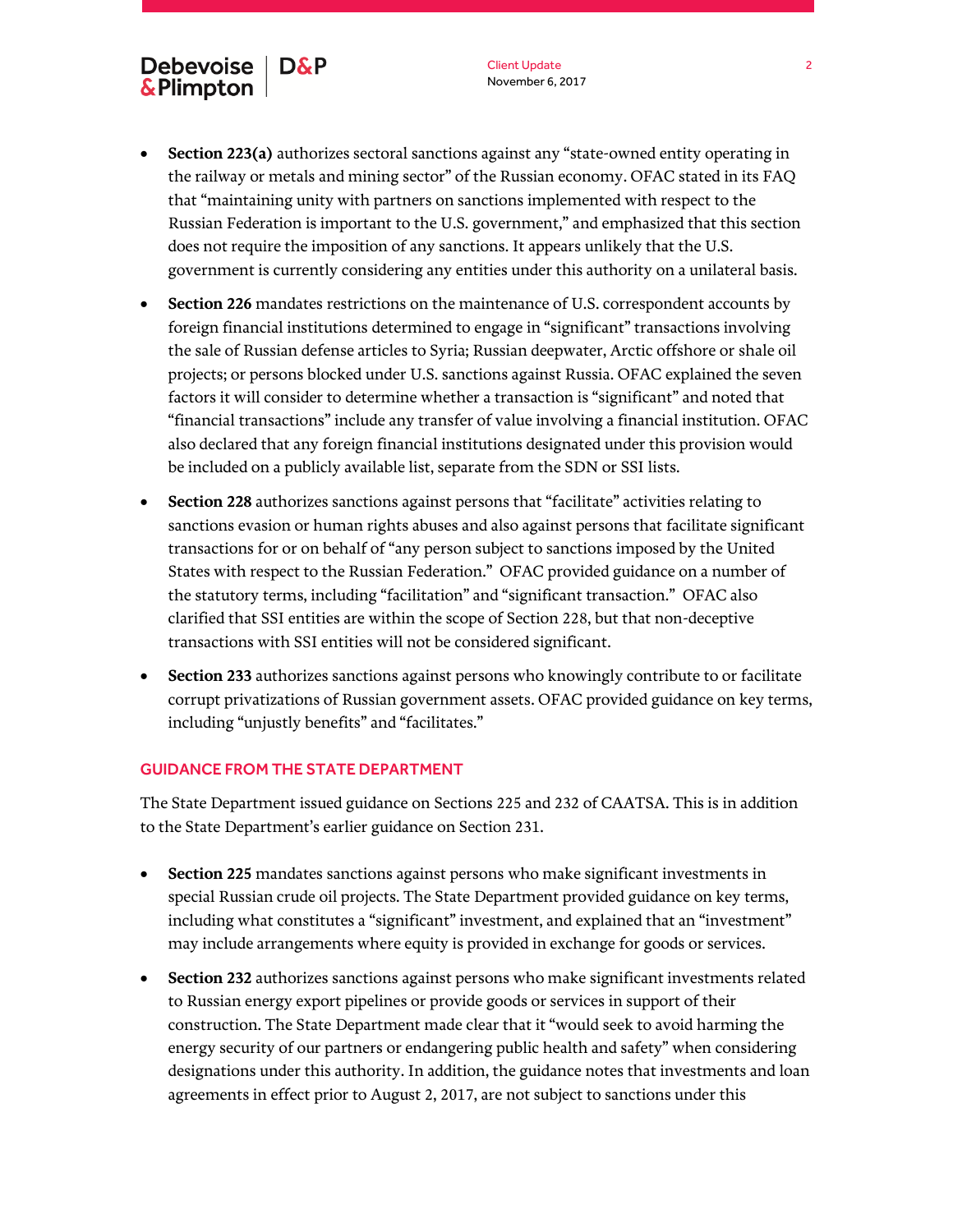

Client Update November 6, 2017

authority and that these sanctions would not target investments or other activities related to standard repair and maintenance of pipelines in existence as of August 2, 2017.

\* \* \*

Please do not hesitate to contact us with any questions.

For a periodic e-mail summary of developments in economic and trade sanctions, please subscribe to the Debevoise & Plimpton LLP Sanctions Alert. To subscribe, please e-mail [sanctions@debevoise.com](mailto:sanctions@debevoise.com?subject=Please%20subscribe%20me%20to%20the%20Sanctions%20Alert) or sign up on th[e Insights Subscribe](https://www.debevoise.com/insights/insights-subscribe-page) page of our website. Our sanctions-related publications may also be found a[t The Sanctions Resource](https://www.debevoise.com/news/the-sanctions-resource) page on our website

#### **WASHINGTON, D.C.**

Satish M. Kini smkini@debevoise.com

Robert T. Dura rdura@debevoise.com

#### **MOSCOW**

Alan V. Kartashkin akartashkin@debevoise.com

#### **NEW YORK**

Carl Micarelli cmicarelli@debevoise.com

Sandeep S. Dhaliwal ssdhaliwal@debevoise.com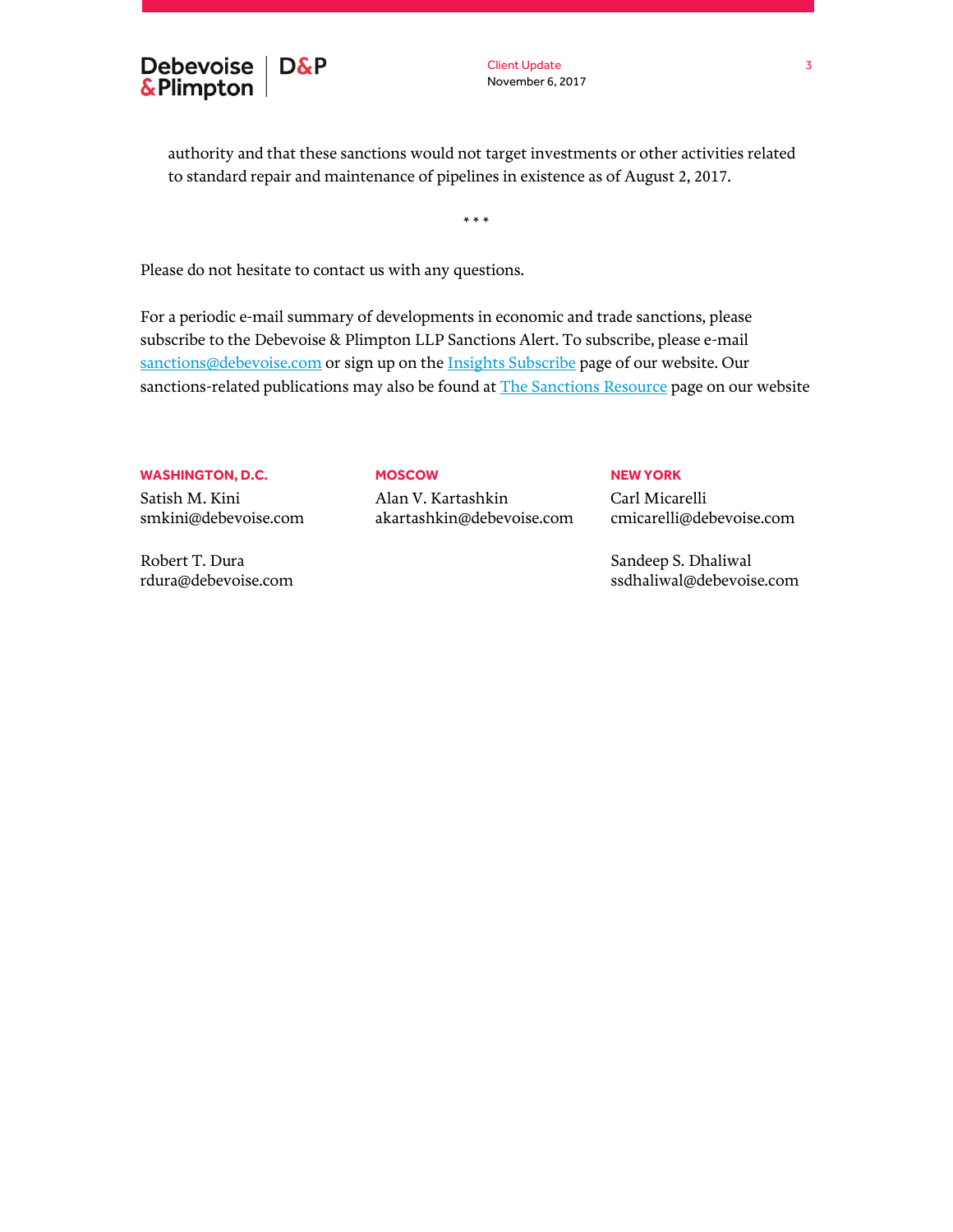

#### APPENDIX

### **Timing of New Sanctions on Russia, Iran and North Korea**

*On 2 August 2017, the "Countering America's Adversaries through Sanctions Act" was signed into law. The act calls for the imposition of a number of new sanctions with respect to Russia. In the chart below, we have identified several key provisions in the act that call for new or modified sanctions or other sanctions-related actions. Included in the chart are section references to the [legislation](https://www.congress.gov/bill/115th-congress/house-bill/3364/text) itself and the timeframe within which new sanctions must be imposed or other actions must be taken. We have highlighted below, in green, the sections concerning Russian sanctions for which guidance has been issued by the U.S. government.*

*In addition, the act calls for several reports related to U.S. sanctions to be submitted by the President or other individuals, such as the Secretary of State, to the appropriate congressional committees and leadership. Some of those reports are briefly described at the end of this chart, as they may shed light on U.S. sanctions priorities going forward.* 

| <b>Section</b> | <b>Sanctions and Related Actions</b>          | Responsible<br>Party         | Timing <sup>1</sup> |
|----------------|-----------------------------------------------|------------------------------|---------------------|
| 223            | Energy and Financial Service Sectors.         | Secretary of the<br>Treasury | N/A                 |
|                | Modification of implementation of             |                              |                     |
|                | Executive Order No. 13662 (Blocking           |                              |                     |
|                | Property of Additional Persons                |                              |                     |
|                | Contributing to the Situation in Ukraine):    |                              |                     |
|                |                                               |                              |                     |
|                | Allows the Secretary of the Treasury to       |                              |                     |
|                | designate a person if that person is a state- |                              |                     |
|                | owned entity operating in the railway or      |                              |                     |
|                | metals and mining sector of the Russian       |                              |                     |
|                | economy.                                      |                              |                     |

 $\mathbf{1}$ <sup>1</sup> Unless otherwise stated, the timing given refers to the date of enactment of the act (2 August 2017).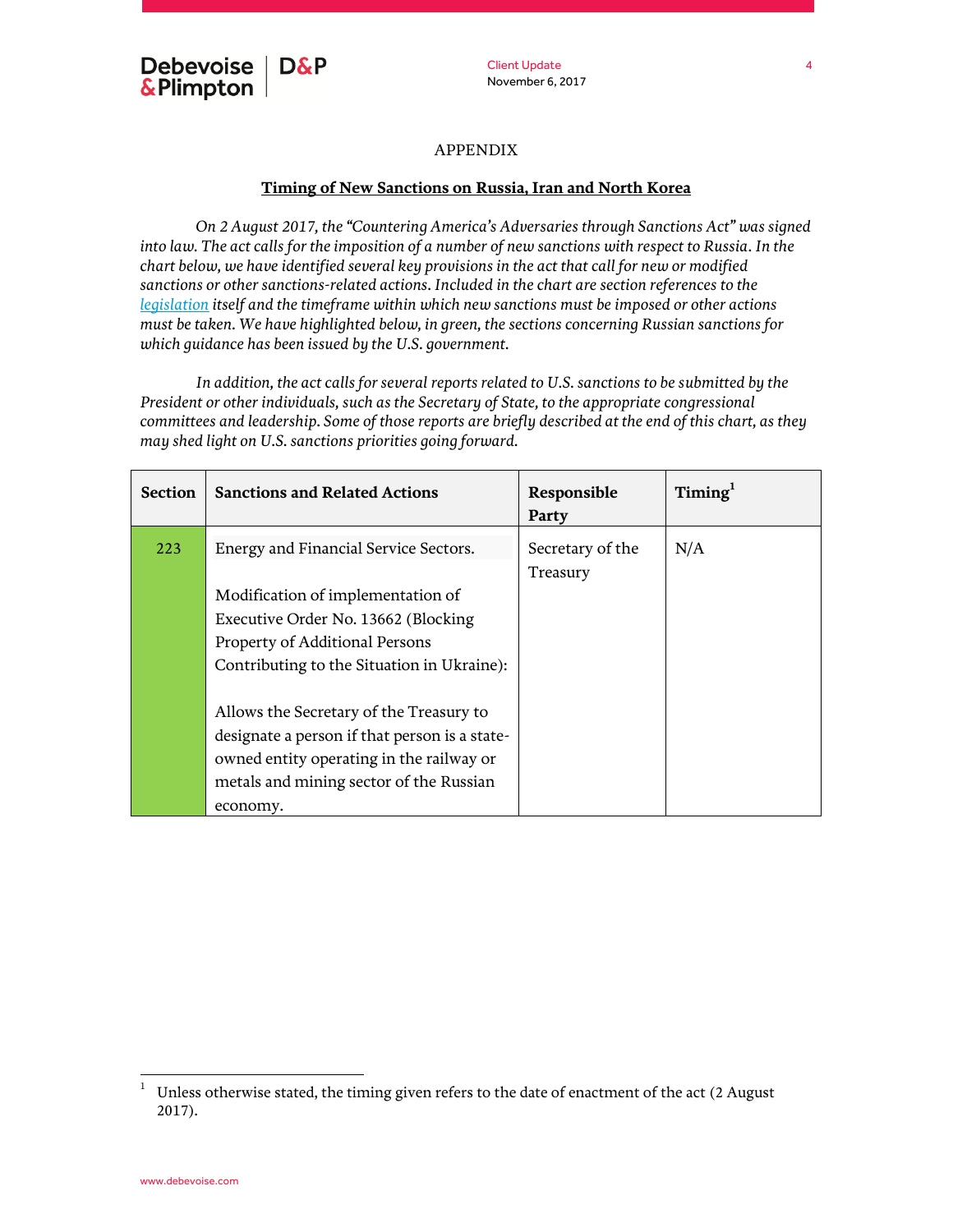# Debevoise D&P<br>&Plimpton

| <b>Section</b> | <b>Sanctions and Related Actions</b>                                                                                                                                                                                                                                                                                                                                                                                                                                                                                       | Responsible<br>Party         | Timing <sup>1</sup>                                                                                                               |
|----------------|----------------------------------------------------------------------------------------------------------------------------------------------------------------------------------------------------------------------------------------------------------------------------------------------------------------------------------------------------------------------------------------------------------------------------------------------------------------------------------------------------------------------------|------------------------------|-----------------------------------------------------------------------------------------------------------------------------------|
| 223            | Energy and Financial Service Sectors.                                                                                                                                                                                                                                                                                                                                                                                                                                                                                      | Secretary of the<br>Treasury |                                                                                                                                   |
|                | The Secretary of the Treasury shall<br>modify Directives 1, 2 and 4 of Executive<br>Order No. 13622.                                                                                                                                                                                                                                                                                                                                                                                                                       |                              |                                                                                                                                   |
|                | (1) Modification of Directive 1 with<br>respect to Russia's Financial Services<br>Sector: restricts equity and debt financing<br>of certain Russian state-owned financial<br>institutions and their subsidiaries. Limits<br>permissible transactions in new debt of<br>designated entities to a maximum<br>maturity of 14 days (currently 30 days).                                                                                                                                                                        |                              | (1) Implemented;<br>Effective<br>November 28, 2017                                                                                |
|                | (2) Modification of Directive 2 with<br>respect to Russia's Energy Sector: restricts<br>equity and debt financing of certain<br>Russian oil and gas companies and their<br>subsidiaries. Limits permissible<br>transactions in new debt of designated<br>entities to a maximum maturity of 60<br>days (currently 90 days).                                                                                                                                                                                                 |                              | (2) Implemented;<br>Effective<br>November 28, 2017                                                                                |
|                | (3) Modification of Directive 4 with<br>respect to supporting exploration or<br>production for new deep-water, Arctic<br>offshore or shale projects: restricts supply<br>of goods and services to oil exploration<br>and production. Applies to any deep<br>water, Arctic offshore or shale project of<br>the exploration or production of oil,<br>whether in Russia or elsewhere, in which<br>a designated Russian company holds at<br>least a 33% interest (currently only applies<br>to projects in Russian territory). |                              | $(3)$ To be<br>implemented;<br>Within 90 days<br>(30 October 2017);<br>Effective date: 90<br>days after date of<br>implementation |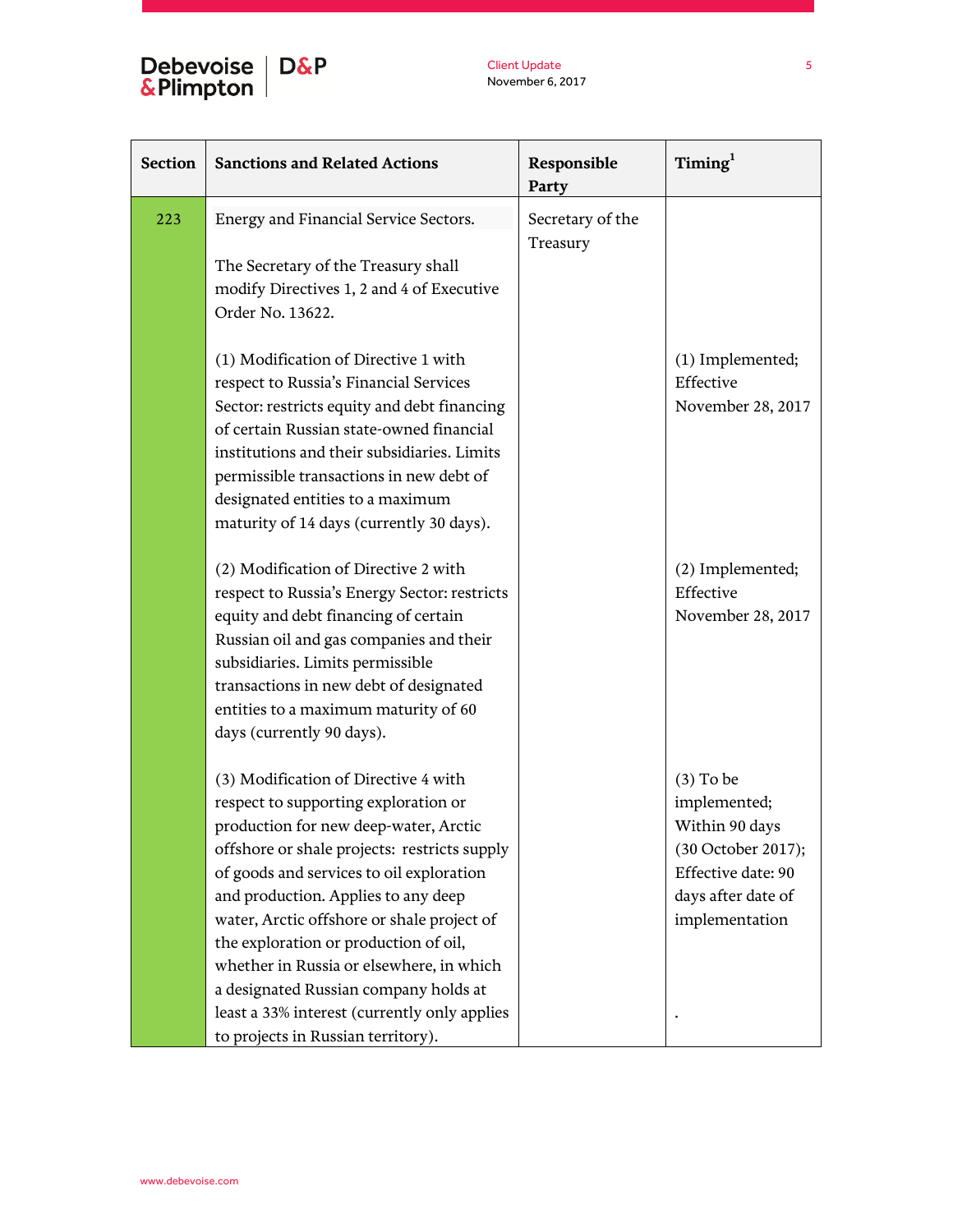# Debevoise | D&P<br>&Plimpton |

Client Update November 6, 2017

| <b>Section</b> | <b>Sanctions and Related Actions</b>        | Responsible<br>Party | $T$ iming $^{1}$        |
|----------------|---------------------------------------------|----------------------|-------------------------|
| 224            | Cyber-activities.                           | President            | On and after 60<br>days |
|                | Imposition of Sanctions with respect to     |                      | (1 October 2017)        |
|                | Activities of the Russian Federation        |                      |                         |
|                | Undermining Cybersecurity.                  |                      |                         |
|                | The President shall impose the sanctions    |                      |                         |
|                | described in section 224(b) (asset          |                      |                         |
|                | blocking and exclusion from the United      |                      |                         |
|                | States and revocation of visa or other      |                      |                         |
|                | documentation) against persons              |                      |                         |
|                | determined by the President to be           |                      |                         |
|                | engaged in significant activities on behalf |                      |                         |
|                | of Russia undermining the cybersecurity     |                      |                         |
|                | of any person, including a democratic       |                      |                         |
|                | institution, or government.                 |                      |                         |
| 225            | Energy.                                     | President            | On and after 30         |
|                |                                             |                      | days                    |
|                | Imposition of Sanctions relating to         |                      | (1 September 2017)      |
|                | Special Russian Crude Oil Projects.         |                      |                         |
|                | Amends Section 4(b)(1) of the Ukraine       |                      |                         |
|                | Freedom Support Act of 2014. The            |                      |                         |
|                | language, which previously stated that the  |                      |                         |
|                | President "may impose" certain sanctions,   |                      |                         |
|                | now states that the President "shall        |                      |                         |
|                | impose" such sanctions, unless the          |                      |                         |
|                | President determines it not to be in the    |                      |                         |
|                | national interest of the United States.     |                      |                         |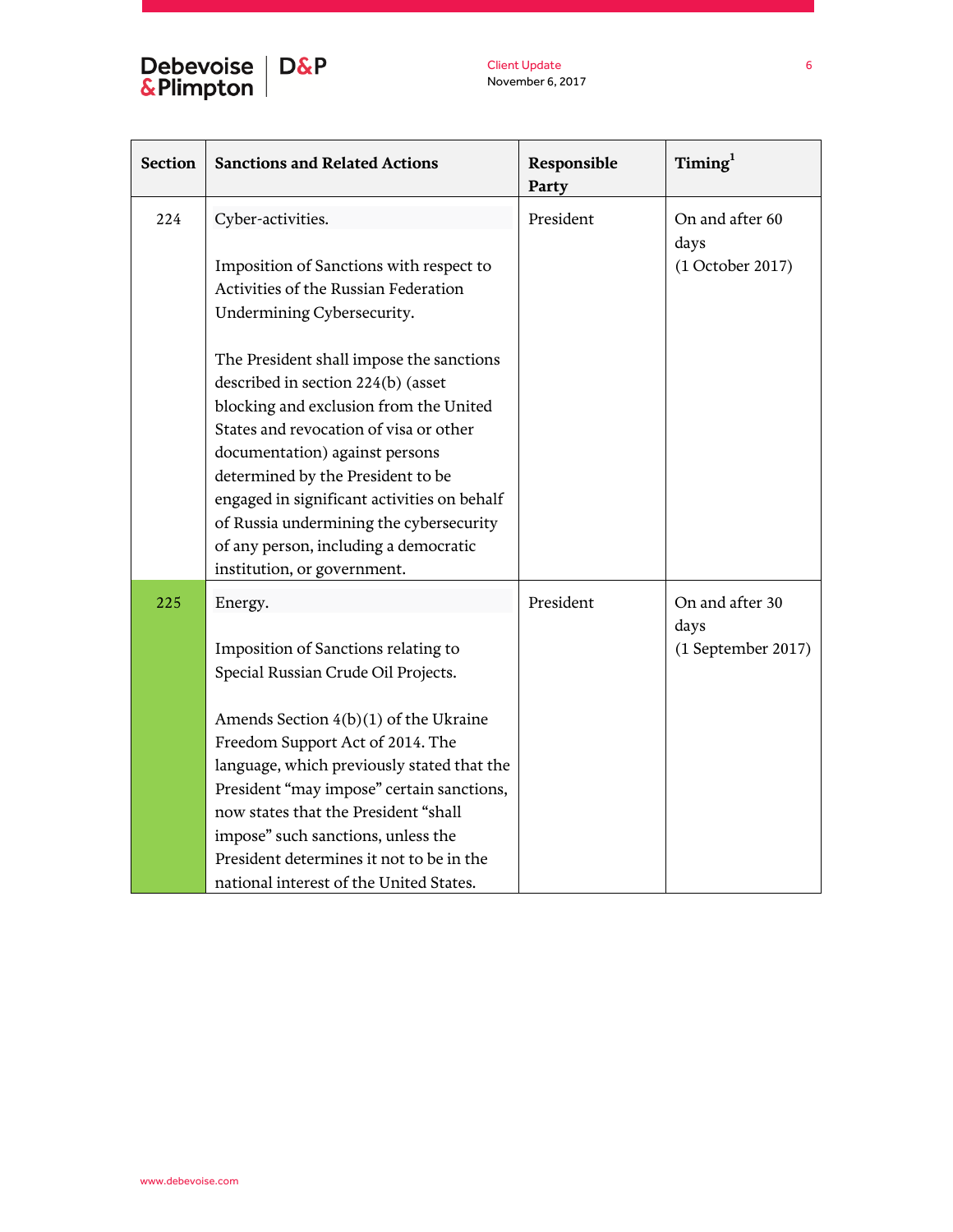# Debevoise | D&P<br>&Plimpton |

Client Update November 6, 2017

| <b>Section</b> | <b>Sanctions and Related Actions</b>                                                                                                                                                                                                                                                                                                                                                                                  | Responsible<br>Party | Timing <sup>1</sup>                                                                            |
|----------------|-----------------------------------------------------------------------------------------------------------------------------------------------------------------------------------------------------------------------------------------------------------------------------------------------------------------------------------------------------------------------------------------------------------------------|----------------------|------------------------------------------------------------------------------------------------|
| 231            | Defense and Intelligence.<br>Imposition of Sanctions with respect to<br>Persons Engaging in Transactions with<br>the Intelligence or Defense Sectors of the                                                                                                                                                                                                                                                           | President            | On and after 180<br>days<br>$(29$ Jan $2018)$                                                  |
|                | Government of the Russian Federation.                                                                                                                                                                                                                                                                                                                                                                                 |                      |                                                                                                |
|                | Calls for the President to impose at least<br>five of the categories of sanctions<br>described in Section 235, which describe<br>certain significant transactions or<br>economic activities the President may<br>block where they involve the Russian<br>defense and intelligence sectors. The<br>President shall issue regulations or<br>guidance on the persons these sanctions<br>shall be imposed on (see below). |                      |                                                                                                |
| 231            | Defense and Intelligence.                                                                                                                                                                                                                                                                                                                                                                                             | President            | Within 60 days                                                                                 |
|                | President to issue regulations or other<br>guidance to specify the persons that are<br>part of, or operate for or on behalf of, the<br>defense and intelligence sectors of the<br>Government of the Russian Federation.                                                                                                                                                                                               |                      | (1 October 2017)                                                                               |
| 234            | Support of Syrian Government.<br>Sanctions with Respect to the Transfer of<br>Arms and Related Material to Syria.                                                                                                                                                                                                                                                                                                     | President            | The President shall<br>impose these<br>sanctions on<br>foreign persons if<br>certain specified |
|                | The President shall impose sanctions<br>described in Section 234(b) (blocking<br>property and exclusion from the United<br>States and revocation of visa or other<br>documentation) on foreign persons<br>providing significant financial, material,<br>or technological support to the<br>Government of Syria.                                                                                                       |                      | criteria are met.                                                                              |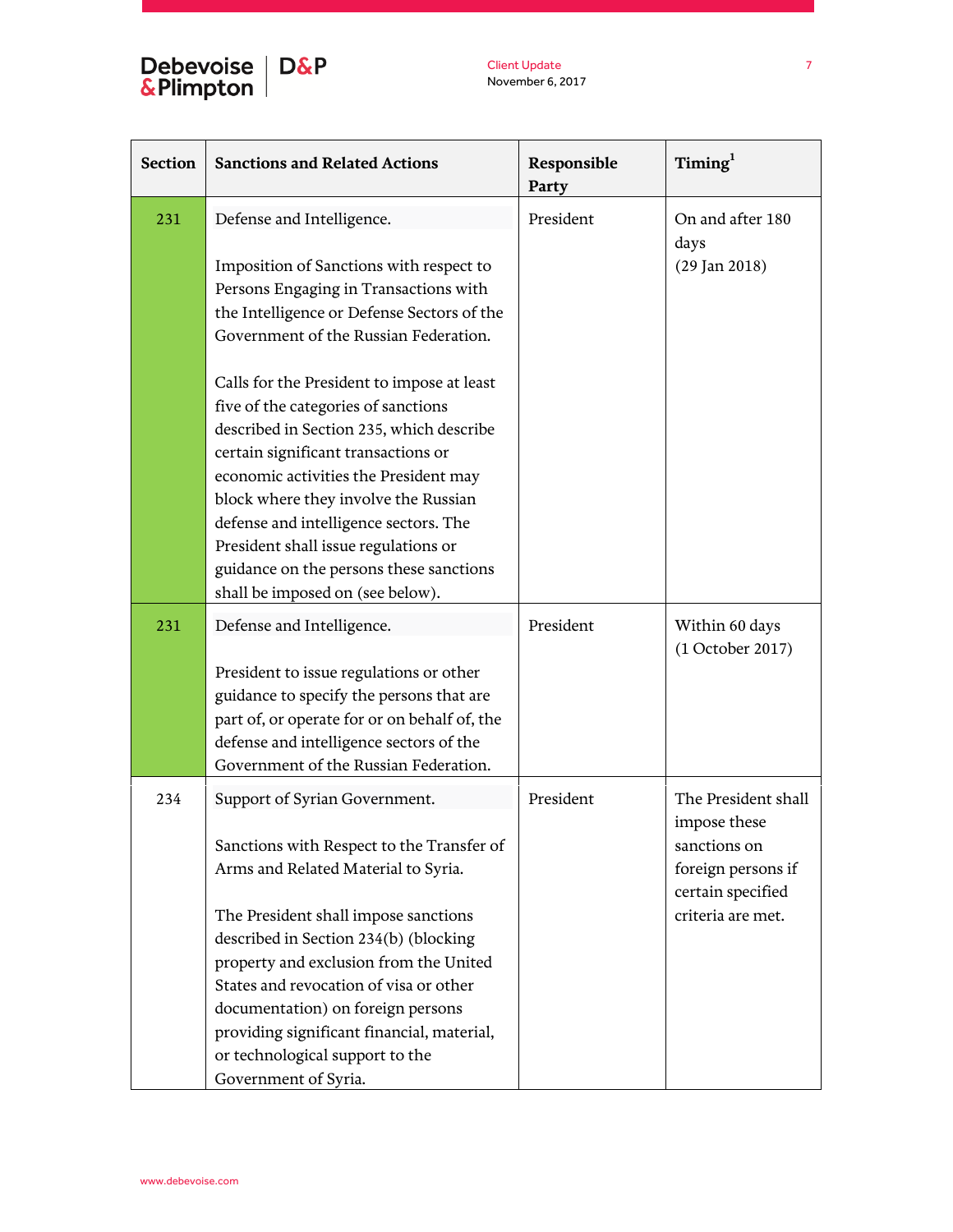| <b>Section</b> | <b>Sanctions and Related Actions</b>                                                                                                                                                                                                                                                                                                                                                                                                                                                                                                                                                                                                                          | Responsible<br>Party                                                                                                                         | $T$ iming $^{1}$                     |
|----------------|---------------------------------------------------------------------------------------------------------------------------------------------------------------------------------------------------------------------------------------------------------------------------------------------------------------------------------------------------------------------------------------------------------------------------------------------------------------------------------------------------------------------------------------------------------------------------------------------------------------------------------------------------------------|----------------------------------------------------------------------------------------------------------------------------------------------|--------------------------------------|
| 241            | Secretary of the Treasury, in consultation<br>with the Director of National Intelligence<br>and the Secretary of State, shall submit to<br>the appropriate congressional committees<br>a report concerning senior political<br>figures and oligarchs in the Russian<br>Federation.                                                                                                                                                                                                                                                                                                                                                                            | Secretary of the<br>Treasury, in<br>consultation with<br>the Director of<br>National<br>Intelligence and<br>the Secretary of<br><b>State</b> | Within 180 days<br>(29 January 2018) |
| 242            | Secretary of the Treasury, in consultation<br>with the Director of National Intelligence<br>and the Secretary of State, shall submit to<br>the appropriate congressional committees<br>a report describing in detail the potential<br>effects of expanding sanctions under<br>Directive 1 (as amended), dated<br>September 12, 2014, issued by the Office<br>of Foreign Assets Control under<br>Executive Order No. 13662 (79 Fed. Reg.<br>16169; relating to blocking property of<br>additional persons contributing to the<br>situation in Ukraine), or any successor<br>directive, to include sovereign debt and<br>the full range of derivative products. | Secretary of the<br>Treasury, in<br>consultation with<br>the Director of<br>National<br>Intelligence and<br>the Secretary of<br><b>State</b> | Within one year<br>(2 August 2018)   |
| 243            | Secretary of the Treasury shall submit to<br>the appropriate congressional committees<br>a report describing interagency efforts in<br>the United States to combat illicit finance<br>relating to the Russian Federation.                                                                                                                                                                                                                                                                                                                                                                                                                                     | Secretary of the<br>Treasury                                                                                                                 | Within one year<br>(2 August 2018)   |